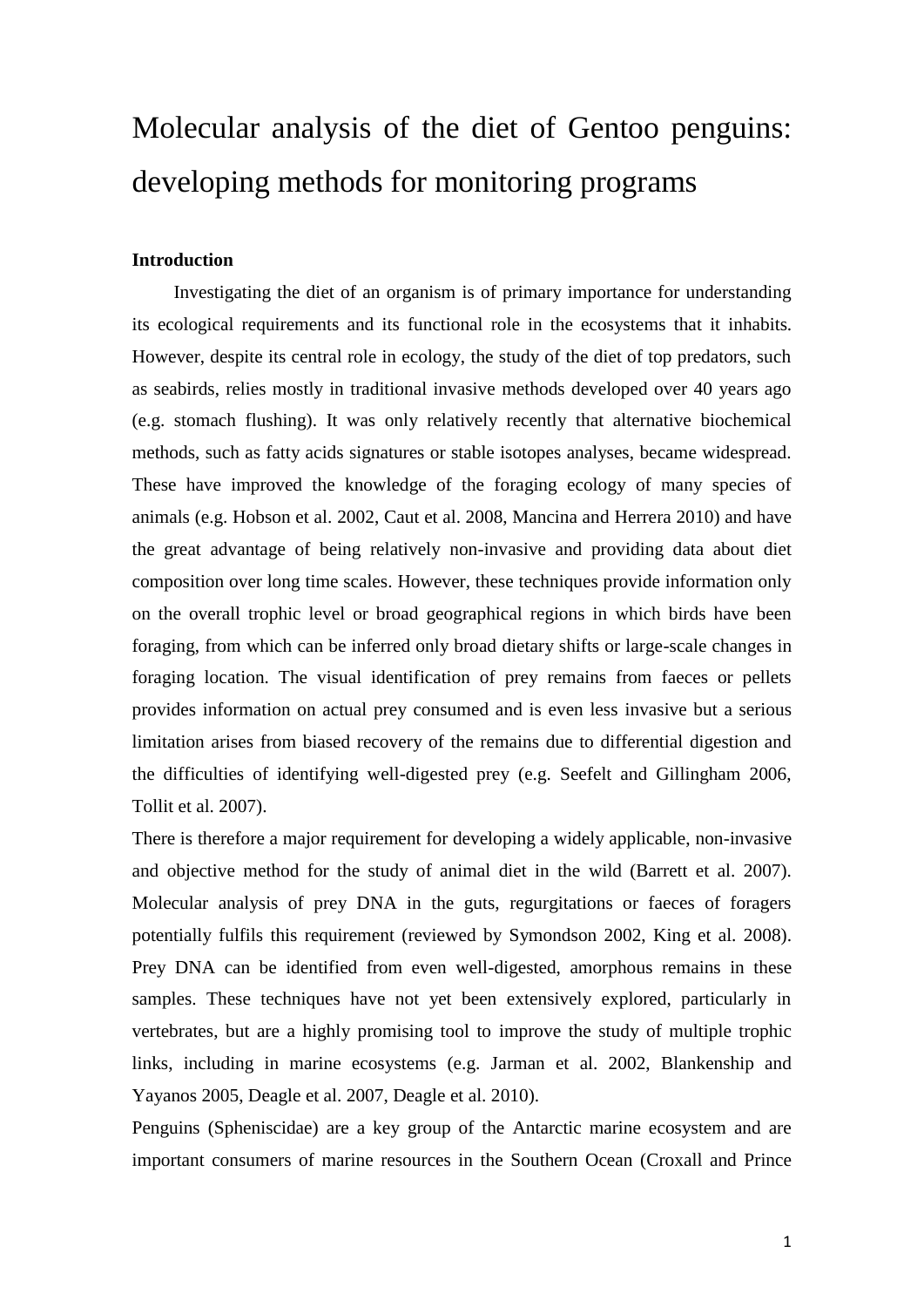1987). Information on the diet and foraging ecology of penguins is vital to parameterise consumption models that lead to ecologically sensitive fisheries management via international agreements, such as with the Commission for the Conservation of Antarctic Marine Life Resources in the Antarctic (CCAMLR) and with the Scientific Committee for Antarctic Research (SCAR). Almost all studies since the mid 1980s have used stomach flushing as the main source of dietary information for most seabirds, including penguins (Wilson 1984), but this method causes distress and sometimes even deaths of the study animals. Thus, the assessment of non-invasive yet effective methods to study the diet of penguins is now one of the priorities for penguin ecologists (Ratcliffe and Trathan, pers. comm.).

Gentoo penguins *Pygoscelis papua* have broad geographical ranges across the Southern Ocean, are considered Near Threatened according to criteria set by the International Union for the Conservation of Nature (IUCN), are dispersed in a large number of small colonies and have very short foraging ranges from land throughout the year (Tanton et al. 2004; IUCN 2010; Wilson 2010). Therefore, Gentoo penguins are a convenient model to calibrate diet assessment methods for other penguin species that might not be available for sampling outside breeding, during the Austral winter. The aim of this study was to evaluate the potential of molecular methods a suitable alternative method for investigating penguin diet.

#### **Methods**

#### Sample collection

Faecal samples were collected in 2009 during the month of October from a Gentoo Penguin colony in South Georgia. The samples were collected randomly from the floor either immediately after defecation (fresh scats) or after one to two days from being produced (old scats). A total of 30 samples were collected (15 fresh and 15 old) and preserved in 70% ethanol. A further 48 random samples (both old and fresh) were collected from the same colony during the month of December. Instead of being preserved in ethanol, these samples were frozen immediately after collection.

# DNA extraction and amplification

DNA from Gentoo penguin faecal samples was extracted using the QIAamp DNA Stool Mini Kit (Qiagen), following the manufacturer's standard protocol. Prior to extraction the samples were homogenised by mixing for at least 30 min and a sub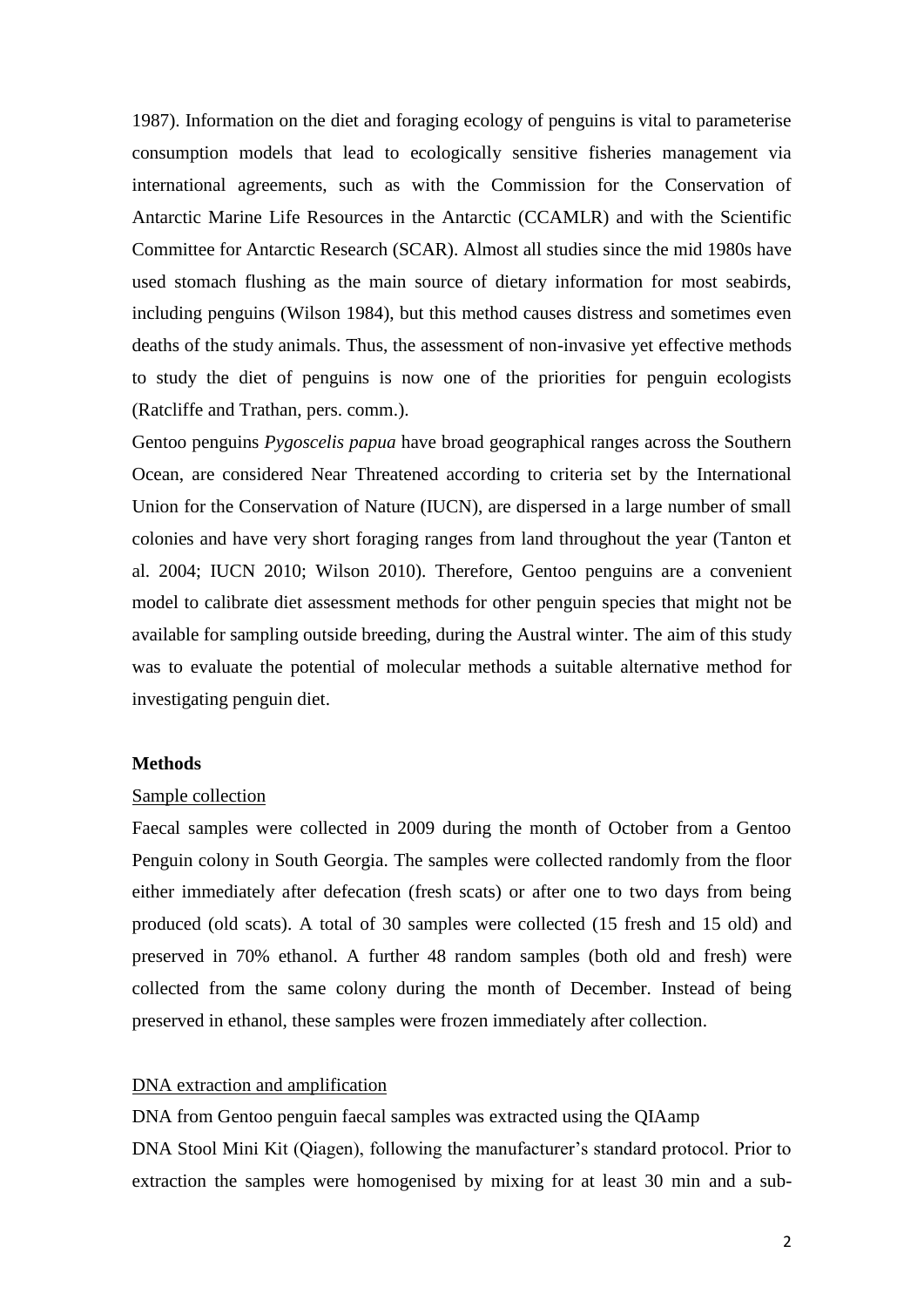sample (approximately 0.5ml) was used for extraction immediately after. Fresh and old samples were extracted separately and two blank extractions, using only water, were included for each batch of extractions to test for any cross-over contamination.

In order to test for the success of the extraction process, DNA extracts were screened using general primers for Bilateria species (Table I). Any samples giving a negative result were tested three times, to confirm that they were indeed negative. Successful extracts were then screened with Osteichthyes (boney fish), Cephalopoda (cephalopods) and Euphausiidae (Antarctic krill) specific primers (Table I) in order to investigate the proportion of birds testing positive for these two prey types.

Amplifications were performed separately for each primer pair, using the

Multiplex PCR Kit (Qiagen) in 20 µl reactions containing 1x Multiplex PCR Master Mix, 0.2  $\mu$ M of each primer and 0.1 mg/ml of BSA (New England Biolabs). The template was 2 µl of the DNA extract. Thermal cycling conditions were as follows: 95ºC for 15 min, 35 cycles (94ºC for 30 s followed by the primer specific annealing temperature for 90 s followed by 72ºC for 90 s), concluding with 72ºC for 10 min. A minimum of three negative controls (the extraction control, plus at least two distilled water blanks) were included in each set of PCR amplifications. PCR products were separated by electrophoresis in 1.5% agarose gels and visualised by staining with ethidium bromide, visualised by transillumination with UV light.

#### Preparation of DNA libraries for pyrosequencing

Three different pyrosequencing libraries were made for each set of faecal samples (old and fresh): 1) A general prey library using Bilateria primers for all the successful DNA extractions; 2) A fish library using Osteichthyes primers for the subsets of the samples which tested positive for Osteichthyes DNA; 3) A krill library using Euphausiidae primers also on the subsets of sample which tested positive for Euphausiidae DNA. Cephalopoda libraries were not made due to very small sample sizes.

The DNA concentration of the individual PCR products was measured using Qubit and the samples from each sample type (old and fresh) were pooled according to their concentration so that each pool contained an equal contribution from each individual bird. The six sample pools were sent to Eurofins MWG Operon for amplicon sequencing with the Roche GS-FLX Titanium series chemistry (454). Each sample pool was labelled with a unique 3 base pair long tag on the forward and reverse primers so that they could run together in the same platform.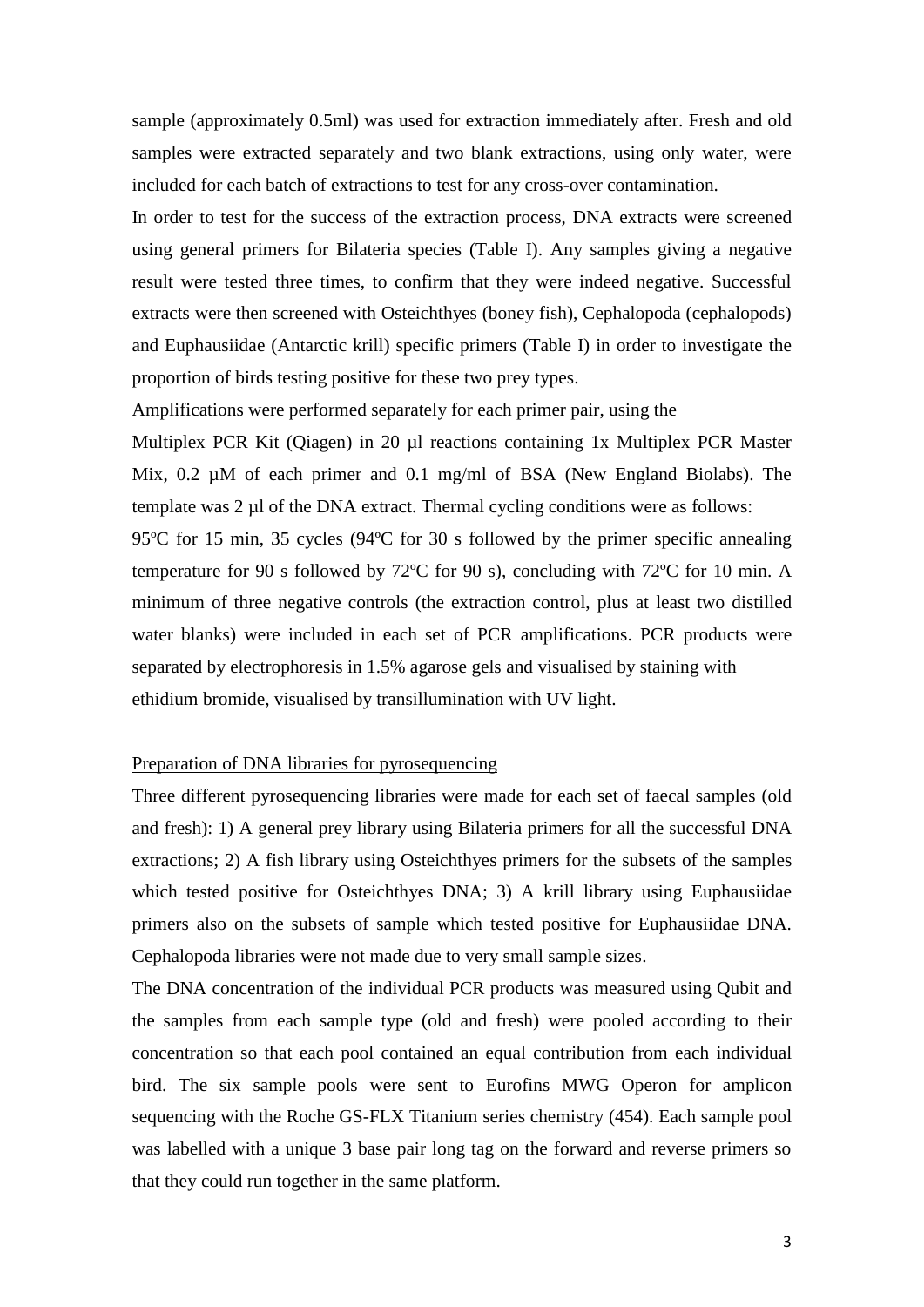#### Data analysis

The proportion of faecal samples from which DNA was successful extracted and the proportion of those containing each of the prey types tested (Osteichthyes, Euphausiidae and Cephalopoda) were compared between old and fresh samples using a Chi-square contingency table test or a Fisher's exact test.

For the pyrosequencing data, sequences were analysed using the Galaxy platform (https://main.g2.bx.psu.edu/root, Goecks et al. 2010, Blankenberg et al. 2010, Giardine et al. 2005). Sequences were separated by MID codes. Primers and MID codes were removed and all sequencing reads were collapsed to unique haplotypes. Sequences much longer or shorter than expected length (260-380bp amplicon for 12s, 110-180bp amplicon for 16s, 180-250bp amplicon for 18s) were removed.

The sequences were clustered into molecular operational taxonomic units in the program jMOTU (Jones et al. 2011) and tested thresholds from 1-10bp. A Xbp threshold for 12s, an Xbp threshold for 16s and an Xbp threshold for 18s were used. We determined the thresholds by analysing known data extracted from genbank (Supplemental files X, Y, Z) for the same analysis and selecting thresholds which minimize over-splitting of MOTUs (molecular operational taxonomic units) without losing significant taxonomic diversity. In all cases we erred on the side of conservatisms preferring to lump taxa in the same genus rather than over-splitting which would artificially inflate diversity. All sequences were compared to the NCBI database using a basic local alignment search (BLAST) and saved the resulting score files. These scores were visualized in MEGAN (Huson et al. 2011) using default settings.

| <b>Target</b> | <b>Primer name</b> | Sequence 5'-3'                | <b>Band</b> | Annealing    | <b>Reference</b> |  |
|---------------|--------------------|-------------------------------|-------------|--------------|------------------|--|
| (taxon, gene) |                    |                               | size        | Temp.        |                  |  |
| Bilateria,    | BilSSU1100 f       | AGAGGTGAAATTSTTGGAYCG         | ~245        | $62^\circ$   | Jarman et al.    |  |
| nuclear       | BilSSU1300 r       | CCTTTAAGTTTCAGCTTTGCA         |             |              | 2004             |  |
| 18S rDNA      |                    |                               |             |              |                  |  |
| Cephalopoda,  | Squid28SF          | <b>CGCCGAATCCCGTCGCMAGTAA</b> | ~180        | $60^\circ$   | Deagle et al.    |  |
| nuclear       |                    | AMGGCTTC                      |             |              | 2005             |  |
| 28S rDNA      | Squid28SR          | <b>CCAAGCAACCCGACTCTCGGAT</b> |             |              |                  |  |
|               |                    | <b>CGAA</b>                   |             |              |                  |  |
| Osteichthyes, | FishF1             | <b>CGGTAAAACTCGTGCC</b>       | ~100        | $56^{\circ}$ | Jarman           |  |
| $mtDNA$ 12S   | FishR1             | <b>CCGCCAAGTCCTTTGGG</b>      |             |              | unpubl.          |  |
| Euphausiidae, | EuphMLSUF          | TTTATTGGGGCGATAAAAAT          | ~169        | 54°          | Deagle et al.    |  |
| mtDNA 16S     | EuphMLSUR          | TCGAGGTCGYAATCTTTCTTGT        |             |              | 2007             |  |

**Table I.** Primers used in the present study.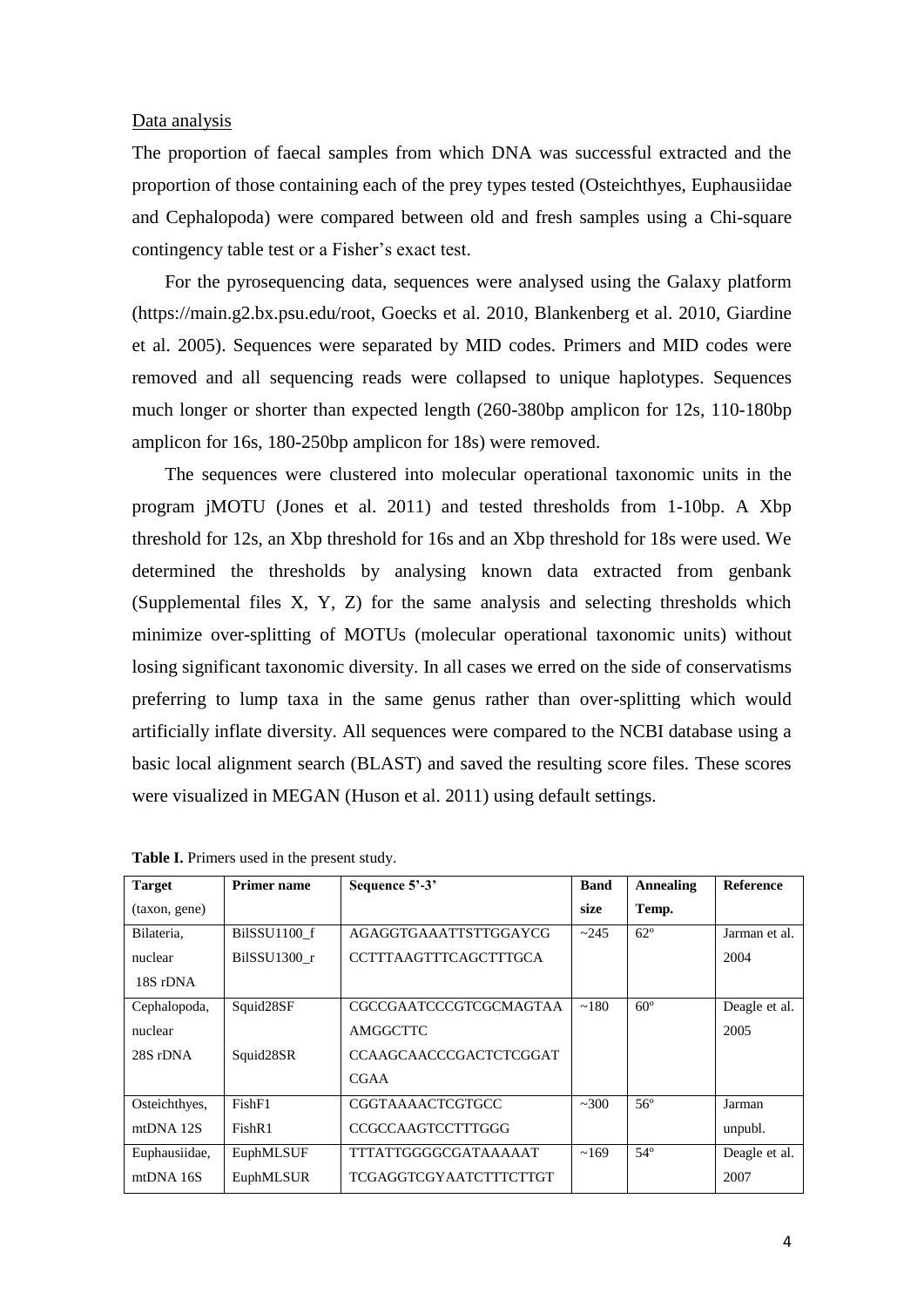## **Results**

DNA was successfully amplified from all the 30 faecal samples (15 old and 15 fresh) using general Bilateria primers. The success of DNA amplication using fish and krill primers was, respectively, 53.3% and 73.3% for fresh samples and 73.3% and 86.7% for old samples. Squid DNA was found only in fresh samples and only in two out of the 15 samples, therefore these primers were not used for the pyrosequencing analysis. These differences in prey detection between fresh and old samples are not statistically significant (all  $p > 0.4828$ ) suggesting that one to two days old scats are as good as fresh samples for dietary analysis of penguins. DNA amplification from frozen samples was less successful with only 50% of the samples amplifying with either primer pair, indicating a successful DNA extraction. Amongst the 24 samples for which DNA was successful extracted, 91.7% were positive for Bilateria (surprisingly two samples amplified with either the fish or krill primers but not with Bilateria general primers), 75% were positive for fish, 79.2% were positive for krill and 4.2% were positive for squid. Squid primers were also not used for pyrosequencing analysis of frozen samples due to the very low occurrence of this prey group. Fresh and old samples from October were pooled to compare prey detection rates between months. No significant differences were found in the proportion of samples testing positive for fish, krill or squid between October and December (all  $p > 0.5337$ ).

Results from the pyrosequencing analysis are shown in Table II. All the fish and krill taxa identified were present in both old and fresh scats. The fish primers enabled the identification of *Krefftichthys anderssoni, Champsocephalus gunnari* and other nonidentified Nototheniidae. *Euphausia superba* and *Thysanoessa* sp. were the only crustacean taxa that could be identified. Prey identification from general Bilateria primers was harder to achieve at low taxonomic levels. The groups of taxa identified with these primers were: flatworms (Eucestoda), teleostei fish (Elopocephala) and crustaceans (Eumalacostraca). The later were only identified from fresh samples though other non-identified Panarthropoda (an unranked taxon that includes the Arthropods) were present in old samples. *Krefftichthys anderssoni* and an unidentified Euphausiidae MOTU were the only taxa found in Fresh and Old samples from October but not in Frozen samples from December. DNA from Nematodes and Tardigrades were found only in Frozen samples. These are likely to represent contamination from the soil rather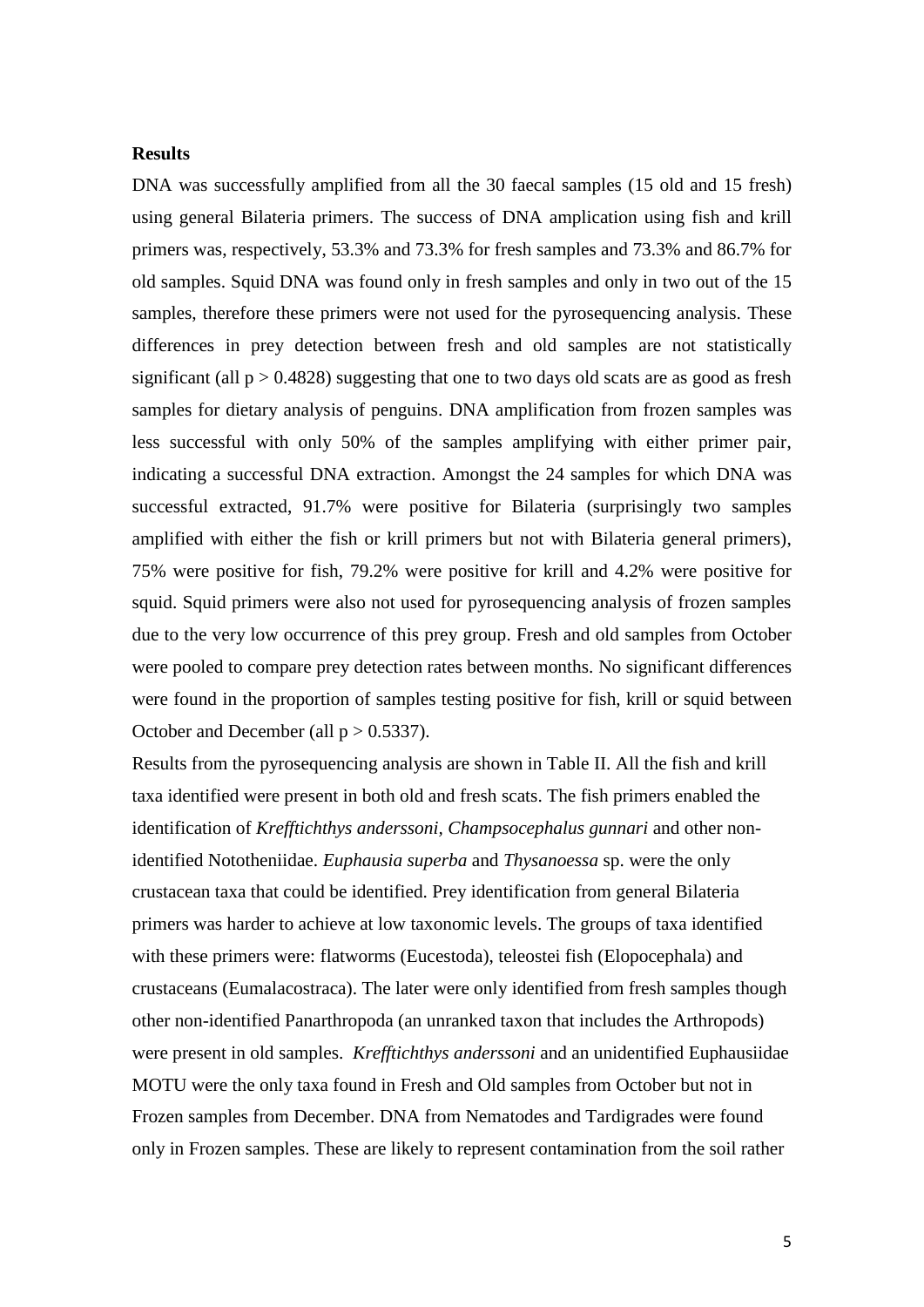than consumed prey (unlike the Fresh and Old samples, these were collected during the summer, on soil instead of ice).

**Table II.** Taxa identified from pyrosequencing analysis of Gentoo penguin (*Pygoscelis papua*) faecal samples using DNA fragments from three different genes. The " $\checkmark$ " indicates the presence of each taxa in samples collected in October 2009 (Fresh and Old, preserved in ethanol) and December 2009 (Frozen, a mixture of fresh and old samples immediately frozen after collection). Sequences not identified to the species level could include more than one species though, supposedly, from the same genus.

| <b>Target</b><br>Gene | Filo            | <b>Class</b>     | Order            | Family        | <b>Genus/Species</b> | Fresh        | Old          | Frozen       |
|-----------------------|-----------------|------------------|------------------|---------------|----------------------|--------------|--------------|--------------|
| <b>18S</b>            | Platyhelminthes | Cestoda          | Unknown          | Unknown       | Unknown              | $\checkmark$ | $\checkmark$ | $\checkmark$ |
|                       | Nematoda        | Chromadorea      | Unknown          | Unknown       | Unknown              |              |              | $\checkmark$ |
|                       | Tardigrada      | Unknown          | Unknown          | Unknown       | Unknown              |              |              | ✓            |
|                       |                 | Malacostraca     | Unknown          | Unknown       | Unknown              | $\checkmark$ |              | ✓            |
|                       | Arthropoda      | (Eumalacostraca) |                  |               |                      |              |              |              |
|                       |                 | Unknown          | Unknown          | Unknown       | Unknown              |              | ✓            | ✓            |
|                       |                 | (Panathropoda)   |                  |               |                      |              |              |              |
|                       | Chordata        | Actinopterygii   | Unknown          | Unknown       | Unknown              | $\checkmark$ | $\checkmark$ | ✓            |
|                       | (Euteleostomi)  | (Elopocephala)   |                  |               |                      |              |              |              |
|                       |                 | Unknown          | Unknown          | Unknown       | Unknown              | $\checkmark$ | $\checkmark$ | $\checkmark$ |
|                       | Unknown         | Unknown          | Unknown          | Unknown       | Unknown              | $\checkmark$ | $\checkmark$ | $\checkmark$ |
| 12S                   |                 | Actinopterygii   | Myctophiformes   | Myctophidae   | Krefftichthys        | $\checkmark$ | $\checkmark$ |              |
|                       |                 |                  |                  |               | anderssoni           |              |              |              |
|                       | Chordata        |                  |                  |               | Champsocephalus      | ✓            | ✓            | ✓            |
|                       |                 |                  | Perciformes      | Nototheniidae | gunnari              |              |              |              |
|                       |                 |                  | (Notothenioidei) |               | Unknown              | $\checkmark$ | $\checkmark$ | ✓            |
|                       |                 |                  |                  | Unknown       | Unknown              | ✓            | $\checkmark$ |              |
| 16S                   |                 | Malacostraca     | Euphausiacea     | Euphausiidae  | Euphausia            | $\checkmark$ | ✓            |              |
|                       | Arthropoda      |                  |                  |               | superba              |              |              |              |
|                       |                 |                  |                  |               | Thysanoessa sp.      | $\checkmark$ | $\checkmark$ | $\checkmark$ |
|                       |                 |                  |                  |               | Unkown               | $\checkmark$ | $\checkmark$ |              |

## **Discussion**

Molecular techniques were successful in obtaining dietary information from fresh and old faecal samples from Gentoo penguins. This is useful since sometimes is it harder to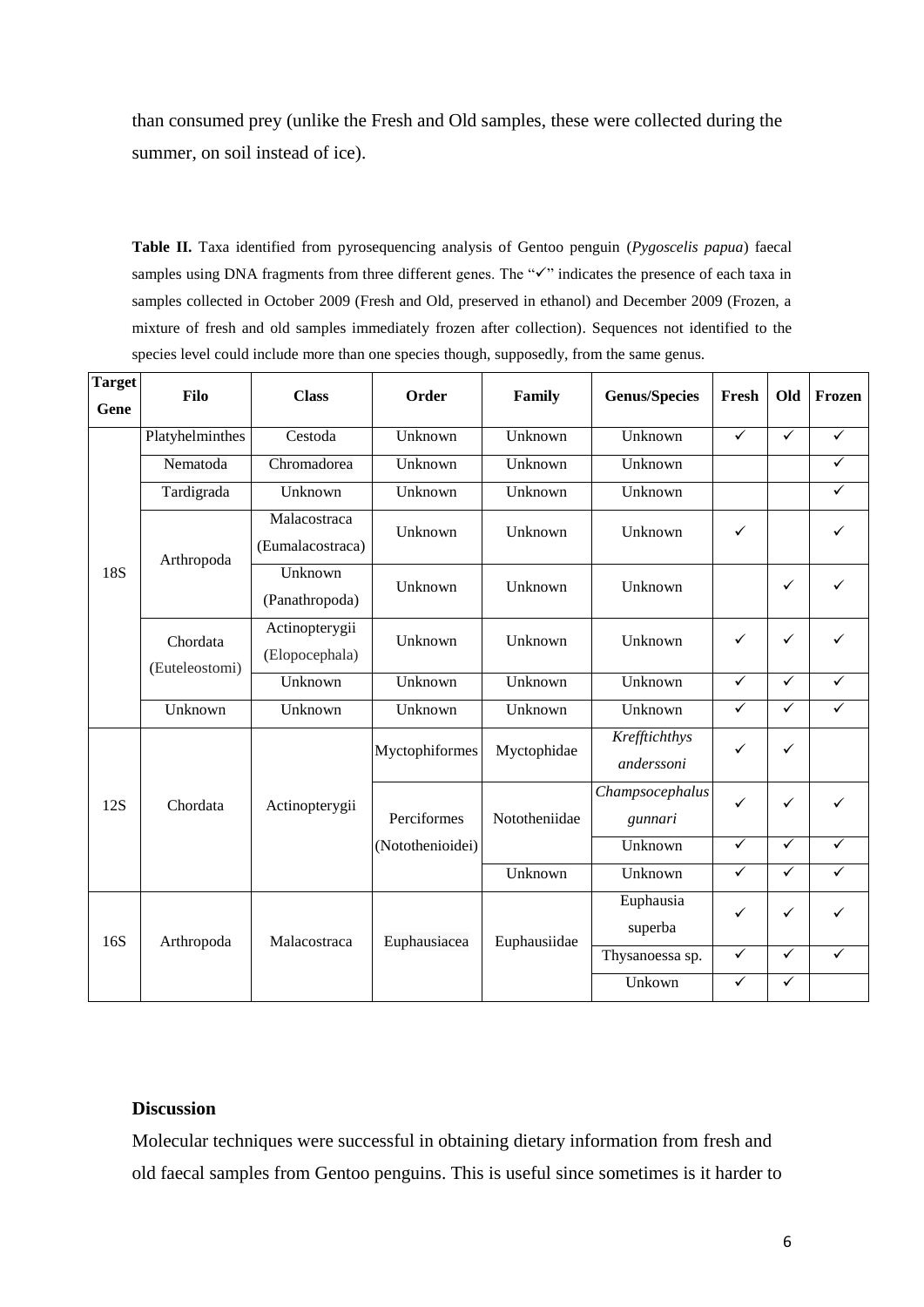obtain fresh samples (e.g. no time at a colony to collect fresh samples) or being able to clearly differentiate fresh from old samples. Although freezing is a standard way of preserving DNA, DNA yield can be adversely affected by freezing (Ross, Haites and Kelly 1990). Considering the low DNA yield typically obtained from faecal samples, this could explain why the amplification success from Frozen samples was much lower when compared to samples stored in ethanol.

This study suggests that Gentoo penguins in South Georgia feed primarily on crustaceans and. Also on fish (mainly nototheniids), relying very little on cephalopods. This is in accordance with results from the various studies available for this region using dissections or stomach flushing (Croxall and Prince, 1980; Croxall, Davis and O' Connell, 1988; Croxall, Prince and Reid, 1997; Williams, 1991; Kato et al., 1991; Croxall, Reid and Prince, 1999; Berrow, Taylor and Murray, 1999). Although no direct quantitative conclusions can be drawn from the pyrosequencing analysis, dietary shifts could be identified if comparing data from different years; comparisons on diet composition among colonies or individuals are also valid.

It was possible to identify some prey sequences to the species level, namely the Antarctic krill *Euphasia superba* and the Antarctic icefish *Champsocephalus gunnari*, consistently identified as the most common prey items for this species (Croxall et al., 1980; Croxall, Davis and O' Connell, 1988; Croxall, Prince and Reid, 1997; Williams, 1991; Kato et al., 1991; Croxall, Reid and Prince, 1999; Berrow, Taylor and Murray, 1999). The myctophid *Krefftichthys anderssoni* and species of the genus *Thysanoessa* were also identified in this study. However, the overall resolution of taxa was poor and some expected prey taxa, known from stomach flushing and visually identification from scats to be common prey items, could not be identified: e.g. Fish: *Gymnoscopelus braueri* and *Lepidonotothen larsenii*; Crustaceans: *Themisto gaudichaudii*, *Antarctomysis maxima* and *Gondogeneia georgiana*. Bioinformatics are still being carried out to improve this resolution based on more detailed investigation of the DNA fragments used to amplify the prey sequences. An extensive reference collection of DNA sequences of identified potential prey would greatly aid these analyses in the future. Indeed, data from this study can be revisited as more reference sequences become available for comparison.

Despite the many advantages of molecular methods to study animals' diet, these techniques (pyrosequencing in particular) are usually costly when compared to more

7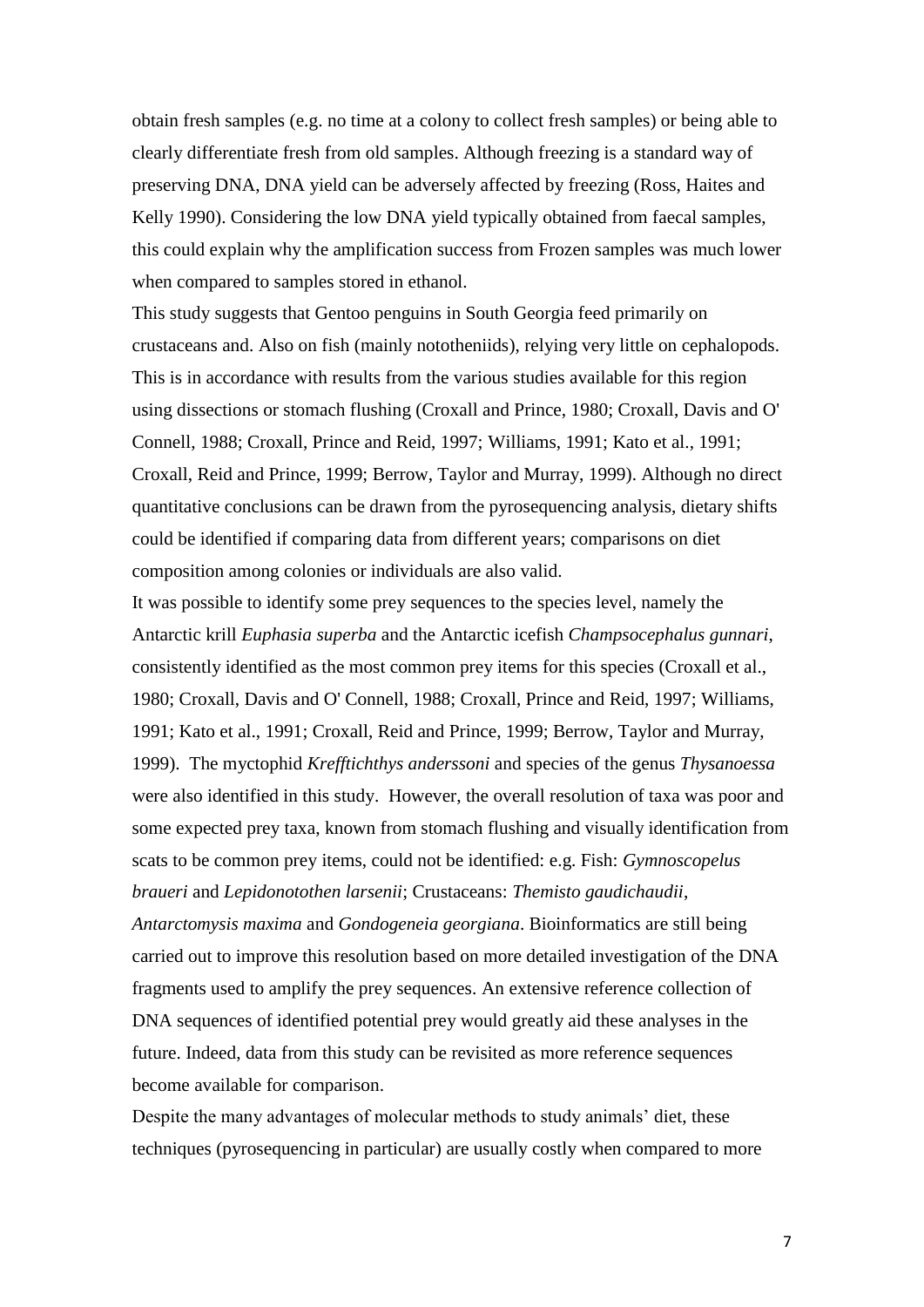conventional methods. However, such costs are steadily decreasing as the newgeneration sequencing technology evolves and its use becomes more widespread.

A less costly alternative would be to design specific primers to target key prey species to routinely investigate the proportion of Gentoo penguin's faecal samples testing positive for these prey types. This is a simple way of investigating yearly dietary shifts potentially caused by changes in prey abundance without the need for a detailed dietary study (using pyrosequecing) which could be done less frequently.

Data from this study will be combined with information based on stable isotopes, fatty acids analysis and visual identification of prey from scats in order to validate a noninvasive method to characterize the diet of penguins, to be implemented into Antarctic penguin monitoring programs.

# **References**

- Barrett RT, Camphuysen K, Anker-Nilssen T, Chardine JW, Furness RW, Garthe S, Huppop O, Leopold MF, Montevecchi WA, Veit RR (2007) Diet studies of seabirds: a review and recommendations. ICES Journal of Marine Science, 64: 1675-1691.
- Berrow SD, Taylor RI, Murray AWA (1999) Influence of sampling protocol on diet determination of gentoo penguins Pygoscelis papua and Antarctic fur seals Arctocephalus gazella. Polar Biology, 22: 156-163.
- Blankenberg D, Von Kuster G, Coraor N, Ananda G, Lazarus R, Mangan M, Nekrutenko A, Taylor J (2010) Galaxy: A web-based genome analysis tool for experimentalists. Current Protocols in Molecular Biology, 19:Unit 19.10.1-21.
- Blankenship LE, Yayanos AA (2005) Universal primers and PCR of gut contents to study marine invertebrate diets. Molecular Ecology 14: 891-899.
- Caut S, Angulo E, Courchamp F (2008) Discrimination factors (Delta N-15 and Delta C-13) in an omnivorous consumer: effect of diet isotopic ratio. Functional Ecology, 22: 255-263.
- Croxall JP, Davis RW, O' Connell MJ (1988) Diving patterns in relation to diet of gentoo and macaroni penguins at South Georgia. Condor, 90: 157-167.
- Croxall JP, Prince PA (1980) The Food of Gentoo Penguins *Pygoscelis papua* and Macaroni Penguins *Eudyptes chrysolophus* at South Georgia. Ibis, 122: 245-253.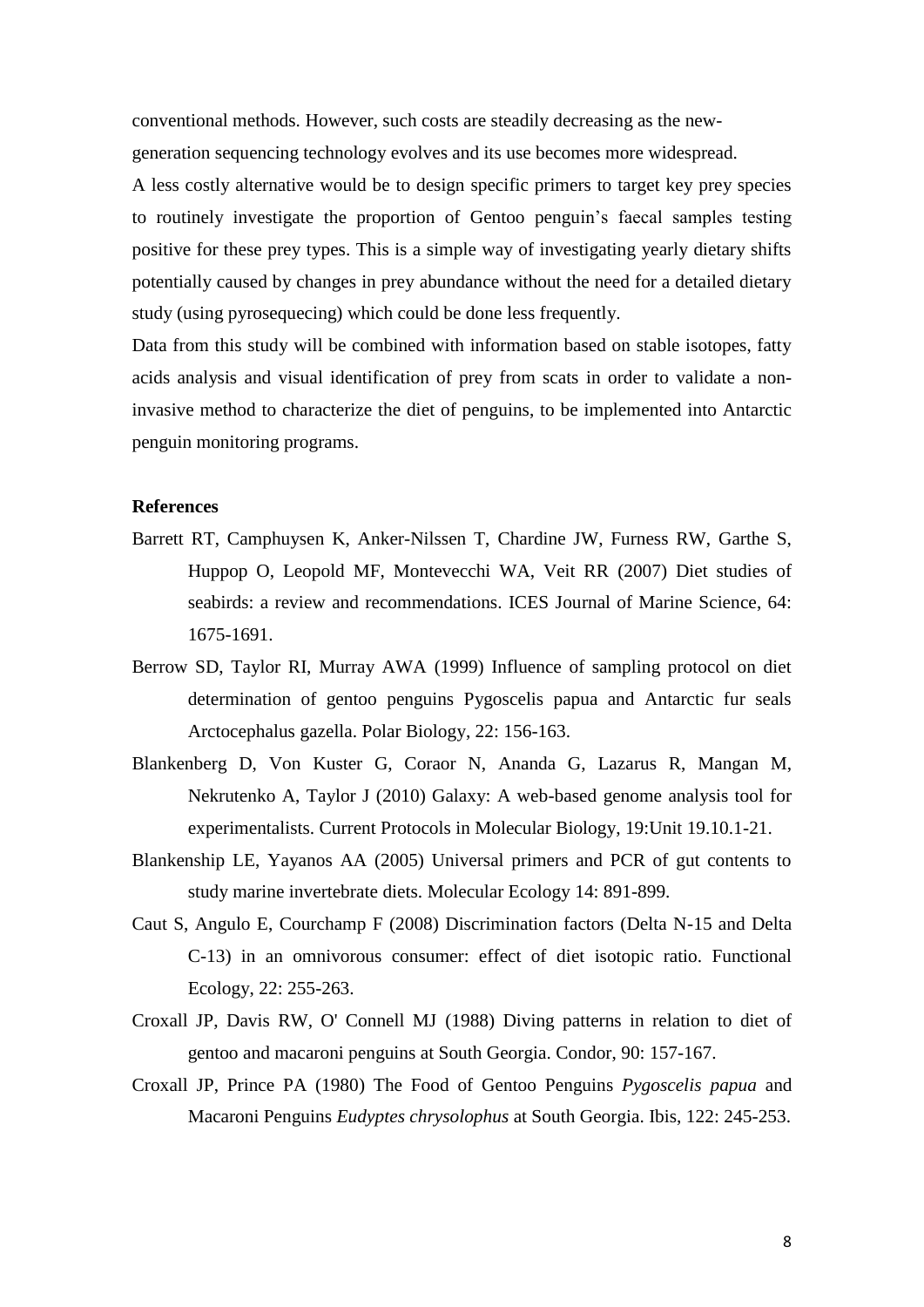- Croxall JP, Prince PA (1987) Seabirds as predators on marine resources, especially krill, at South Georgia. In: Croxall JP (ed) Seabirds: Feeding Ecology and Role in Marine Ecosystems. Cambridge University Press, Cambridge, pp 347-368.
- Croxall JP, Prince PA, Reid K (1997) Dietary segregation of krill-eating south Georgia seabirds. Journal of Zoology, 242: 531-556.
- Croxall JP, Reid K, Prince PA (1999) Diet, provisioning and productivity responses of marine predators to differences in availability of Antarctic krill. Marine Ecology-Progress Series, 177: 115-131.
- Deagle BE, Tollit DJ, Jarman SN, Hindell MA, Trites AW, Gales NJ (2005) Molecular scatology as a tool to study diet: analysis of prey DNA in scats from captive Steller sea lions. Molecular Ecology, 14:1831-1842.
- Deagle BE, Chiaradia A, McInnes I, Jarman S (2010) Pyrosequencing faecal DNA to determine diet of little penguins: is what goes in what comes out? Conservation Genetics, 11:2039-2048.
- Deagle BE, Gales NJ, Evans K, Jarman SN, Robinson S, Trebilco R, Hindell MA (2007) Studying seabird diet through genetic analysis of faeces: a case study on macaroni penguins (*Eudyptes chrysolophus*). PLoS ONE, 2(9): e831. doi:10.1371/journal.pone.0000831.
- Giardine B, Riemer C, Hardison RC, Burhans R, Elnitski L, Shah P, Zhang Y, et al. (2005) Galaxy: A platform for interactive large-scale genome analysis. Genome Research, 15: 1451–1455.
- Goecks J, Nekrutenko A, Taylor J, The Galaxy Team (2010) Galaxy: A comprehensive approach for supporting accessible, reproducible, and transparent computational research in the life sciences. Genome Biology, 11: R86 doi:10.1186/gb-2010-11- 8-r86.
- Hobson K, Fisk A, Karnovsky N, Holstd M, Gagnone J-M, Fortierf M (2002) A stable isotope (Delta 13C, 15N) model for the North Water food web: implications for evaluating trophodynamics and the flow of energy and contaminants. Deep Sea Research, 49: 5131-5150.
- Huson DH, Auch AF, Qi J, Schuster SC. 2007. MEGAN analysis of metagenomic data. Genome Research, 17: 377−386.
- IUCN (2010) IUCN Red List of Threatened Species. Version 2010.4 [\(www.iucnredlist.org\)](http://www.iucnredlist.org/).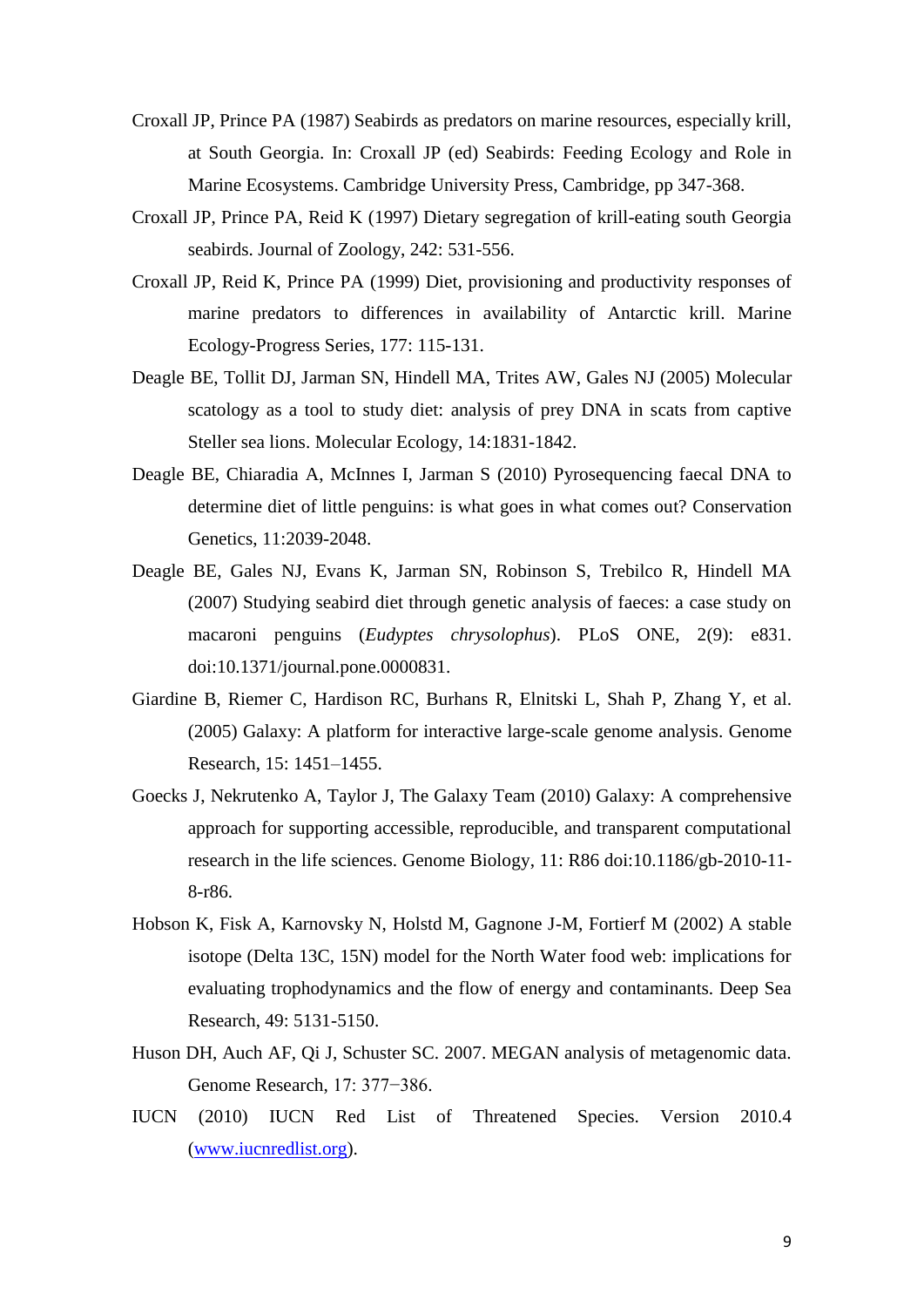- Jarman SN, Deagle BE, Gales NJ (2004) Group-specific polymerase chain reaction for DNA-based analysis of species diversity and identity in dietary samples. Molecular Ecology, 13: 1313-1322.
- Jarman SN, Gales NJ, Tierney M, Gill PC, Elliot NG (2002) A DNA-based method for identification of krill species and its application to analyzing the diet of marine vertebrate predators. Molecular Ecology, 11: 2679-2690.
- Jones M, Ghoorah A, Blaxter M (2011) jMOTU and Taxonerator: Turning DNA Barcode Sequences into Annotated Operational Taxonomic Units. PLoS ONE 6(4): e19259. doi:10.1371/journal.pone.0019259.
- Kato A, Williams AJ, Barton KJ, Rodwell S (1991) Short-term variation in the winter diet of gentoo penguins Pygoscelis papua at South Georgia during July 1989. Marine Ornithology, 19: 31-38.
- King RA, Read DS, Traugott M, Symondson WOC (2008) Molecular analysis of predation: a review of best practice for DNA-based approaches. Molecular Ecology, 17: 947-63.
- Mancina CA, Herrera LG (2010) Disparate feeding strategies used by syntopic Antillean nectarivorous bats to obtain dietary protein. Journal of Mammalogy, 91: 960-966.
- Ross KS, Haites NE, Kelly KF (1990) Repeated freezing and thawing of peripheral blood and DNA in suspension: effects on DNA yield and integrity. Journal of Medical Genetics, 27: 569-570.
- Seefelt NE, Gillingham JC (2006) A comparison of three methods to investigate the diet of breeding double-crested cormorants (*Phalacrocorax auritus*) in the Beaver Archipelago, northern Lake Michigan. Hydrobiologia, 567: 57-67.
- Symondson WOC (2002) Molecular identification of prey in predator diets. Molecular Ecology, 11: 627-641.
- Tanton JL, Reid K, Croxall JP, Trathan PN (2004) Winter distribution and behaviour of gentoo penguins Pygoscelis papua at South Georgia. Polar Biology, 27: 299-303
- Tollit DJ, Heaslip SG, Barrick RL, Trites AW (2007) Impact of diet-index selection and the digestion of prey hard remains on determining the diet of the Steller sea lion (*Eumetopias jubatus*). Canadian Journal of Zoology-Revue Canadienne De Zoologie, 85: 1-15.